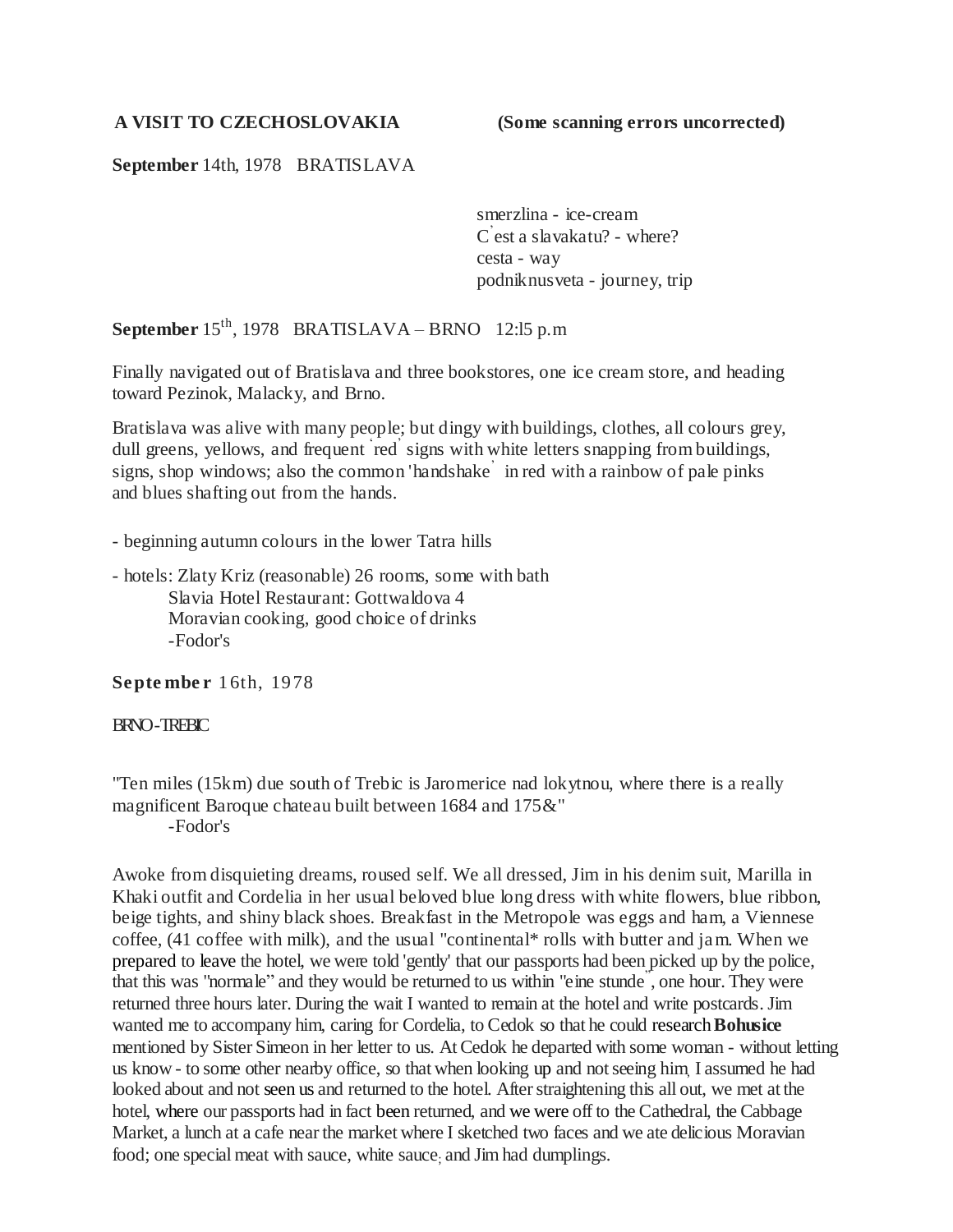#### (continued)

People everywhere seem very contained, not extroverted or overtly interested, though it is obvious they are extremely curious about us. Usually not until we leave a restaurant, for instance, are there smiles and farewells. Cordelia often grins at folks initiating contact between us and other couples and those with children, especially warming them to us and her. Generally, however, there is a strong social reserve and sombreness in the people we see and are in any brief contact with, understandable from the recent history.

September 16th, 1978 Brno, Trebic

Eclipse of the Moon, about 8:00 P.M.

From the Cathedral whilst driving from the city, we were stopped near the Spielberg Castle by a police car; we never discovered the reason for the stop. Our passports were inspected and returned to us and we went on up into the castle. Autumn, even a chilly wind, hustled us along through the dungeons and toward the most provocative and sobering collection of Beartfields graphics, photographs, actually prescient visuals of what was to come through the Nazi regime and Hitler's craze.

Then, nourished with some apples and chocolate on our return to our neat red rented Renault, we drove from Brno with Cordelia finally falling asleep in the back seat. We took photographs along the road of the lovely landscape from Brno en route to Rosice. We drove through country reminiscent of "the best of the East coast" said Jim - lovely with pine trees tall and strong against the white autumnal sky. Jim wondered at how much of this landscape his Grandfather had absorbed in his lifestyle and preferences; perhaps from his own father, since Jim's Grandfather was only two years old when they left for North America.

We arrived in Trebic at 4:30 p.m. and Cordelia immediately awoke. The hotel mentioned in Fodor's in the old square was filled and they recommended the Alpha to us. After settling in some, we went out to have some dinner, finally locating a new place where we ate again delicious Moravian food, (about \$5.00 for all of us) with dessert and coffee with milk (kava mi mleko}»

Coming out of the restaurant, walking toward the car, we smelled the coal burning from all the chimneys, and could see the smoke in the atmosphere — strong enough to burn our eyes; then suddenly we noticed the strange state of the moon…eclipsing and could see the light shafting off the light side of the eclipse.

Back in our hotel room, we watched a color cartoon KRONEC? and some serial; finally a warm ‗badedas' for Cordelia and beloved doll, and the chance to record some of the day, which I've missed having the chance to do.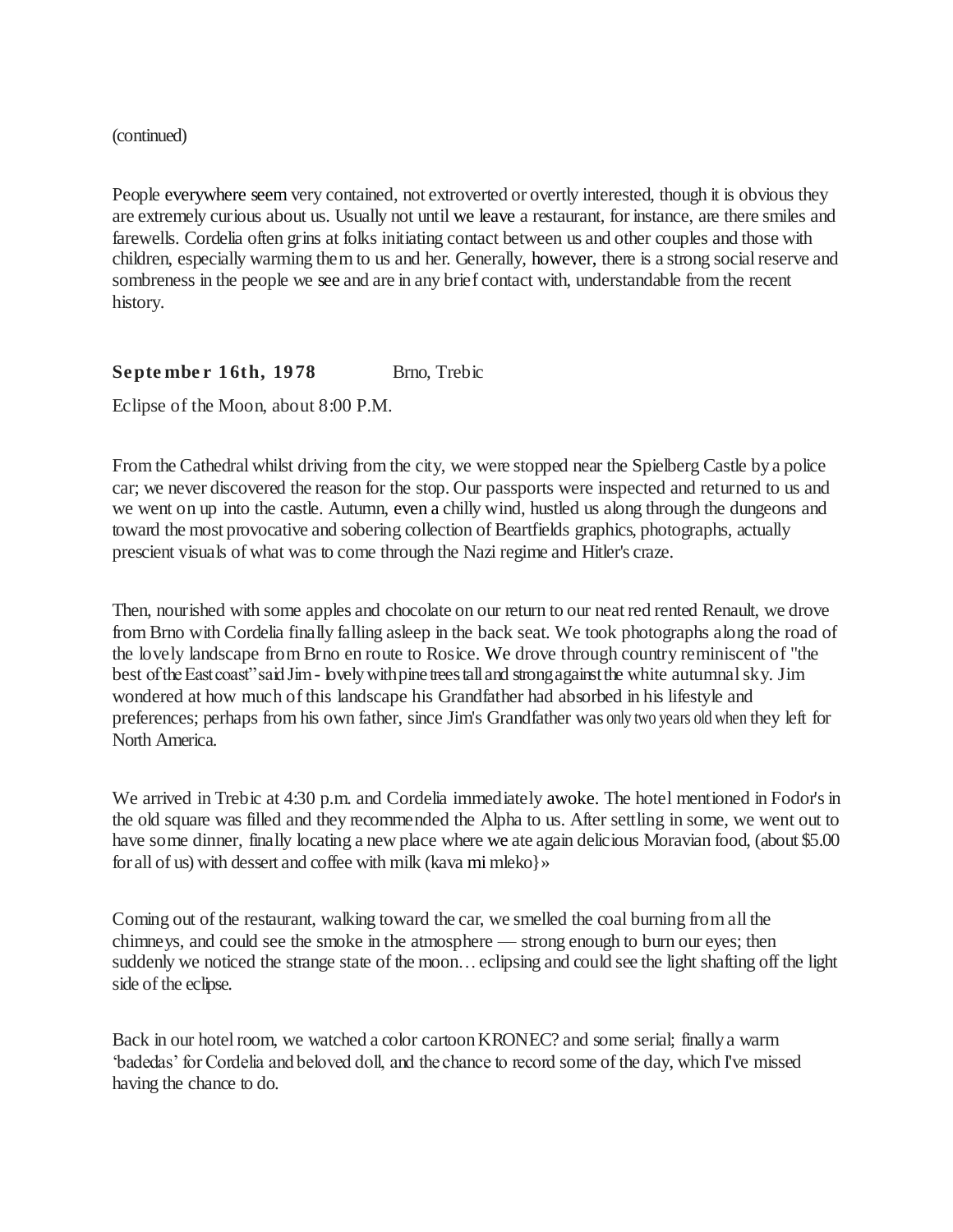Sunday, September l7th, 1978

## **JAROMERICE**

.

We awoke, bathed, had confused breakfast (in terms of communicating that we wanted eggs without onions for Cordelia) and drove to Jaromerice and right to the church where, wonderfully, a mass was just beginning. The Mass was in Czech and closer to a real Mass than anything either Jim or I have experienced in ten years. The church was not full; my first visual along with the rich gilded baroque ornamentation was of the colourful wool scarves on all the very old women, who represented about a third of the congregation. The younger folk were bare headed.

As the organ and voices of the people surged around us, we were both, and Jim particularly, most profoundly moved with chills, a sense of awe and sentiment for the occasion and its great beauty. I have never seen Jim more deeply moved by anything before.

From Sister Simeon's description of the "parish church" in which great grandparents, grandfather and children were baptized and the grandparents married, we were not prepared for the incredible richness, color, decor (paintings and sculpture) of the architecture or the interior.

Outside and below the church were large lovely, beautifully maintained gardens.

(Note: Between Trebic and Jaromerice we saw the first crucifix by the roadside and took a photograph of it.)

While Cordelia and I walked slowly toward the square outside the church to have Smrzlina Jim located the Padre and had a conversation about his relatives in 'slow' German.

The church Mass was the beginning in a series of incredible events. In the ice-cream store, while Jim was asking directions to Ohrozenice and Bohusice, a man (no doubt akin to Sherlock Holmes) offered to lead us - on his motor scooter, and donned in hat, raincoat, and conspicuous nose - on an adventure to discover what Sister Simeon referred to in her letter as "the missing  $\lim k$ "!

He led us to Ohrozhenice where we conversed with some local folk in an attempt to find someone who remembered Jacob Method Pivonka. He then led us to Bohusice, where we found the Dvorak family who welcomed us into their home, gave us beer and homemade bread with jam (not bread...those special KOLACHE!) and coffee, as we tried with diagrams and hand language and drawings to communicate with them in a combination of German, the Czec h-English dictionary and wild gesticulations.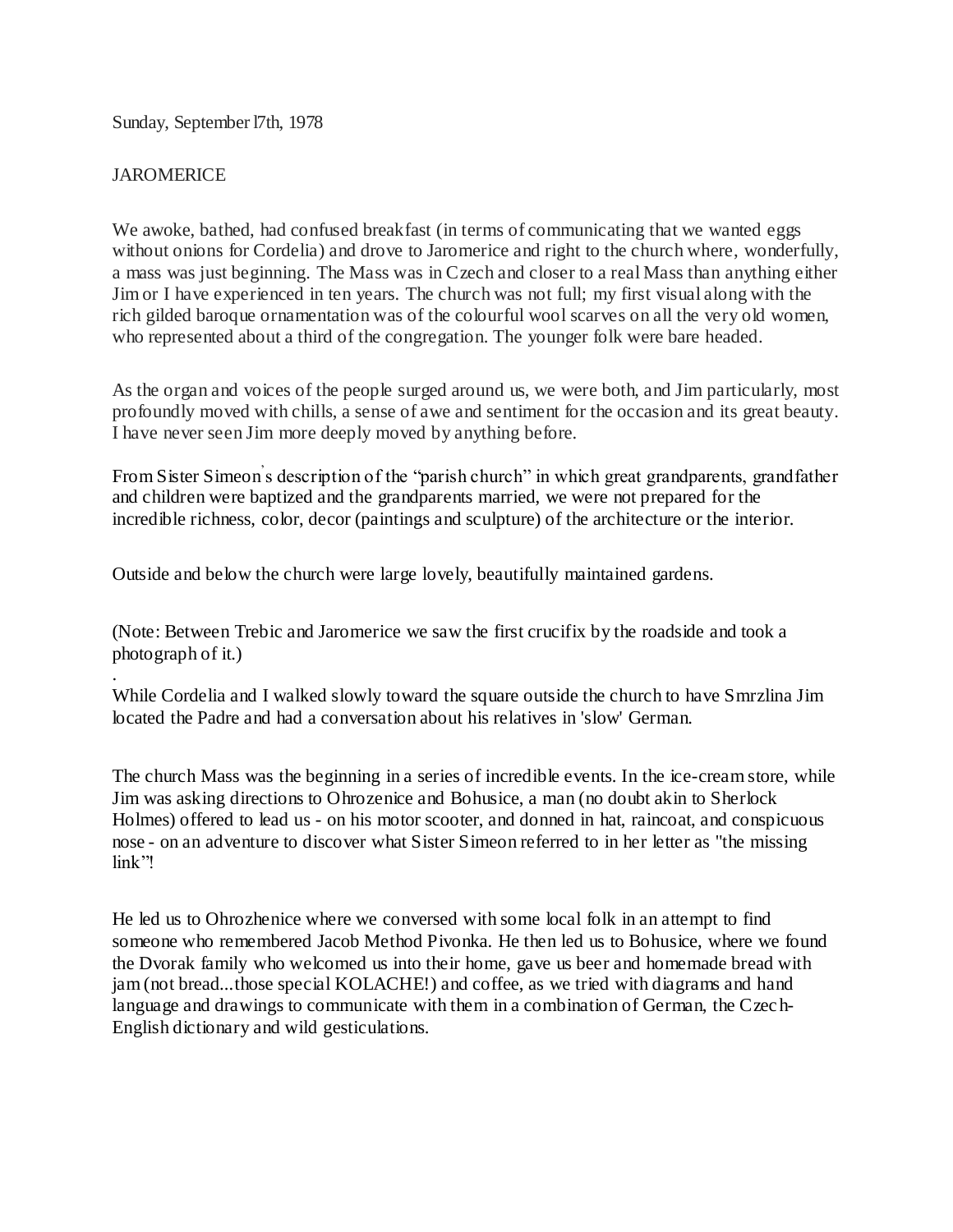## JAROMERICE (continued)

Stepanka sent her young daughter and boyfriend off to get an ‗ interpreter'. They returned without success; somehow off went Stepanka in some car and we wandered about with Franto, her husband, until her return with two couples, one of whom spoke some English and German. The husband of the second woman (who was the sister of the first), spoke some Italian.

Soon we were with the Dvorak family en masse, with the two couples and finally Stepanka<sup>f</sup>s sister and husband all conversing in everything possible attempting to discover their links with one another and our link with them, piecing the pussle of the family history together.

Stepanka and the children fixed food and shared their Sunday dinner with us, after which Franta, their young son brought out his accordion, Jim got my guitar, and frivolity and song singing ensued with great fun and frolic. Cordelia played with the dog, an amorous old thing, and the grey kitten, wandering about the flowers in the courtyard and scooting the chickens about. We all sang, "You are my Sunshine<sup>"</sup>, "Working on the Railroad", "Swanee River", "Chevaliers de la Table Ronde" and and Franto's very favorite "Caissons Go Rolling Along"... it was wonderful.

We were invited to spend the night with the set of the night with at a nearby at a nearby Seminary type building which they oversee. The entire family walked us to the car amidst the flashing of Franto's camera and many "Ahoys", and we drove off following \_\_\_\_\_\_\_\_\_ to the converted monastery.

After putting Cordelia to bed, we all stayed up late figuring more and more about the family...they all shared a wonderful interest and curiosity about it all. The photographs were brought out and stories shared, (legends?), the most horrible of which recounted the tragic death of Antonia's husband, father of 5 children (the sixth yet unborn) (elsewhere reported as 7) when he jumped from a hayloft in an attempt to playfully beat his wife down (she was descending by ladder) to be speared by a rake handle (or hayfork). One of the six children was the mother of the two sisters, and, as a young woman, was reportedly unsuccessfully wooed by a Pivonka who returned from America to find himself a Czech wife. The mother of the wooed said  $N^{\circ}$ . We later discovered - at the 1981 Pivonka family reunion - that this history is well known by Pivonka's in the U.S., as well.

Awoke to a sunshiny crisp day, washed hair, dressed and joined the families for a most delicious breakfast. The sister came in with information from the church which was that great grandfather was born (Jacob Method Pivonka) in the house which he lived in, in Orazhenice.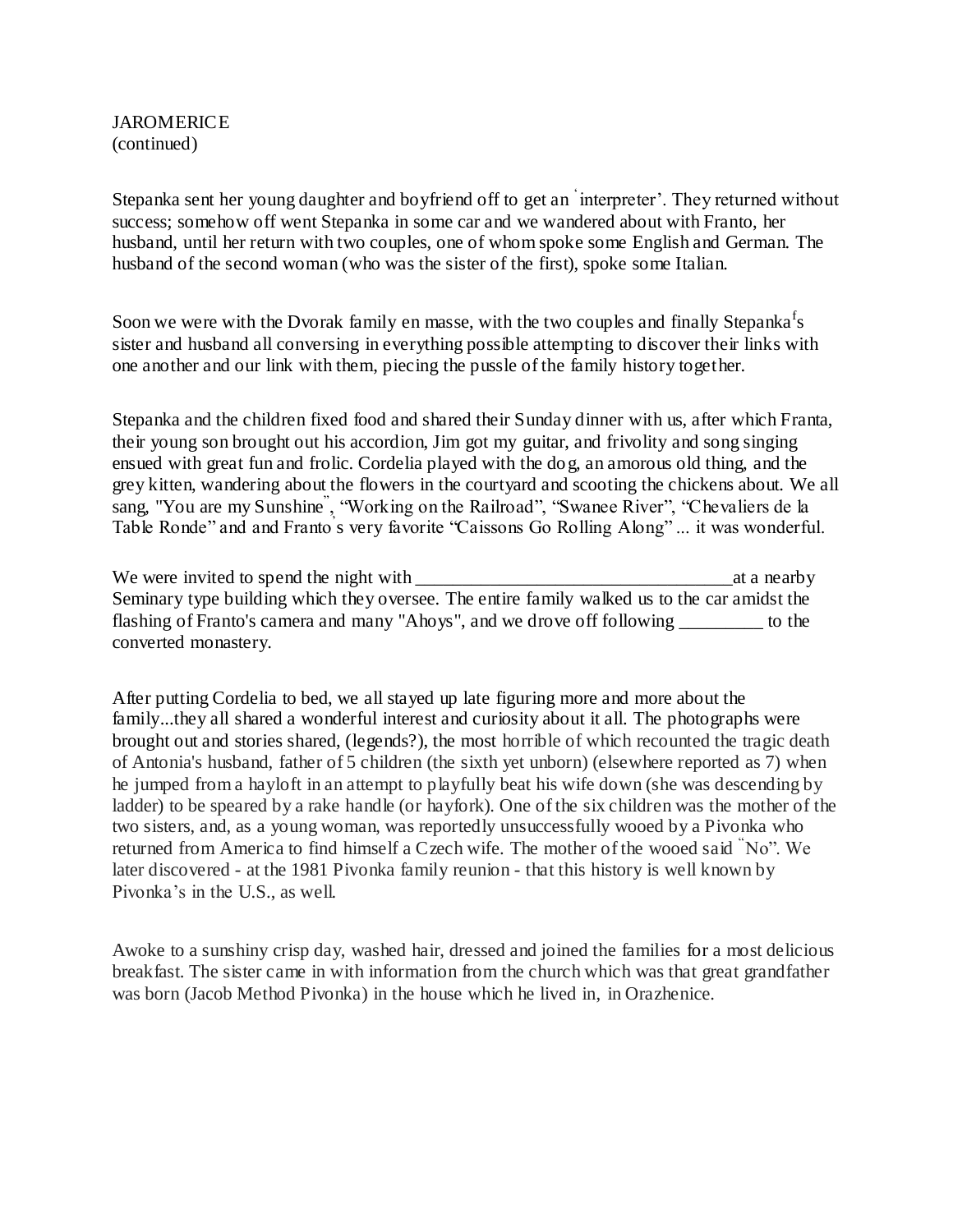Monday, September 18th, 1978 JAROMERICE - TELC

We ate sausage, cheese, homemade jam (strawberry from the garden strawberries). Cordelia was in 7th heaven playing with a doll and stroller in and out of the lovely flowers all around the house, flowers on the steps and in window boxes everywhere.

They taught me a Czech children's song on the upstairs piano and I scribbled down some notes and the English translation so not to forget it.

With bags of sweet pears from the tree outside, kolaches with sweet plum jam, we were royally hugged and waved off on our way to TELC.

# TEL<sub>C</sub>

. . . back roads from Moravske-Budovice to Telc (many photographs). There a delicious lunch, shopping, bought books, children's books, cat stickers, and a wonderful yellow book back-pack for Cordelia (all the children had them on their backs to and from school); we walked along the square sides window gating, rose sniffing, wandering. Then to Kutna Hora (big fight with Jim re directions) where we stayed overnight, eating in a restaurant in the hotel - frequented by many officers; we wondered if there is a nearby academy).

Pivo and C and I fell into bed exhausted. Jim puttered about washing clothes, walking around the empty square - by 8:30 p.m. everyone is inside... a self-imposed curfew?

The following day, after breakfast, we left to drive to the Gothic Kutna Hora St. Barbara...lovely flying buttresses (photos); met some other Czech American family returning for the second time and we all wandered through the awesome cathedral's gifts of art, time, and wealth.

September 19th, 20th, 1978

# PRAHA

From Kutna Hora, we drove to Praha, having called Marie Grof to expect us that evening-late afternoon. We didn't actually find our map until finding Marie's apartment. Once there we showered her with gifts from her son, Stan, and Mary Garrigues. She offered us a marvelous lunch of soup, cold ham, cheese, salad, and for Jim who still had some appetite, a mushroom omelette, tea, coffee, and astounding homemade desserts. We were attracted to her immediately, all of us, and accepted her invitation to share her small homey apartment one night only, tomorrow, if, we told her, she agrees to let us take her with us to the Laterna Magica and dinner, perhaps earlier to the castle.